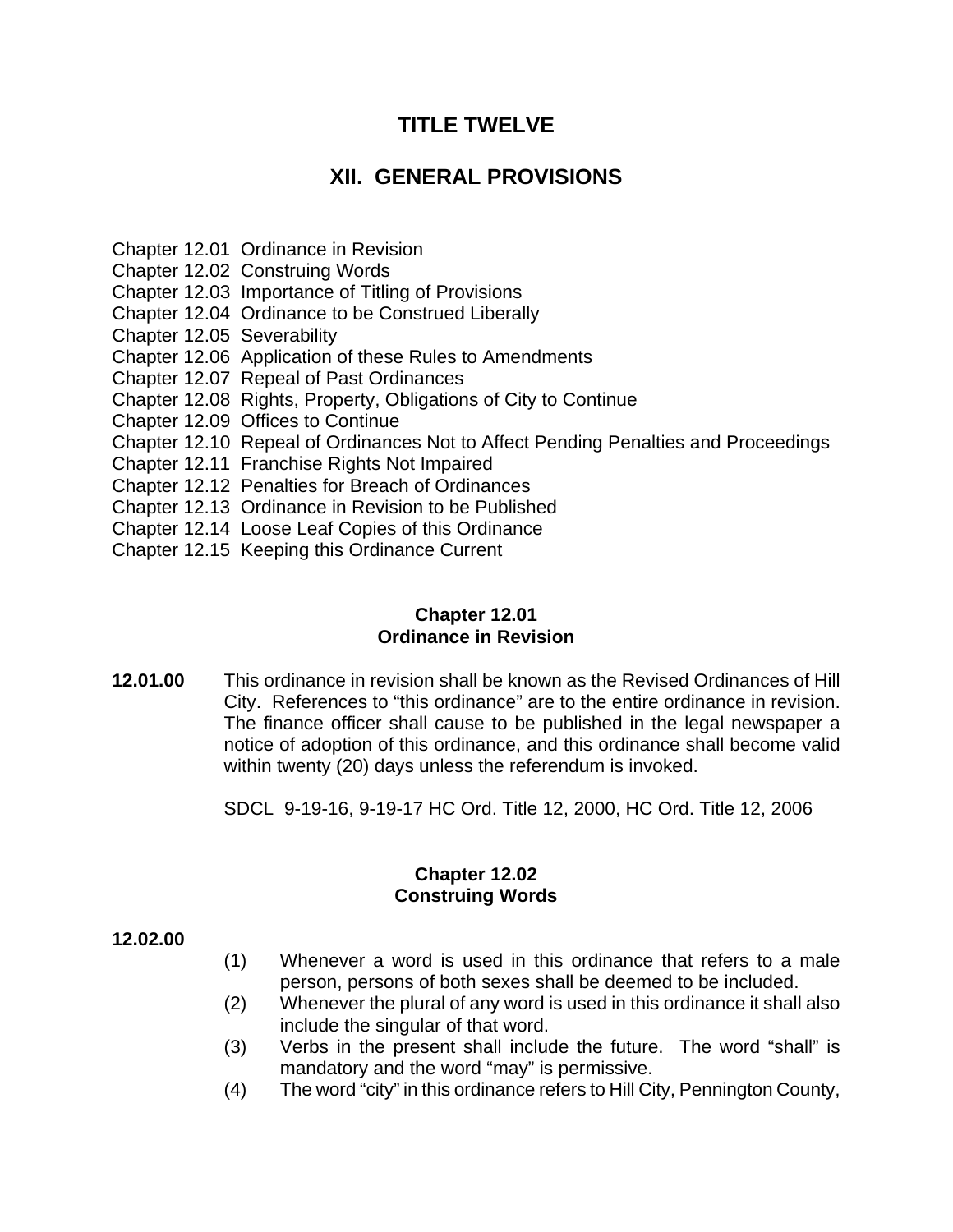South Dakota.

- (5) The terms "governing body" and "City Council" shall refer to the four person body mentioned in Title One of this ordinance.
- (6) The word person includes natural person, firms, corporations, associations, or any other legal entity unless otherwise specified.
- (7) Whenever an officer or employee of the City is assigned a responsibility or empowered to perform any act or duty, the title of the officer shall mean and include the officer, employee, or his authorized agent.

## **Chapter 12.03 Importance of Titling of Provisions**

**12.03.00** The titles and subtitles within this ordinance are not vital to the provisions contained therein. This provision does not apply to this ordinance in revision or to future ordinances passed by the governing body. Titles of future ordinance must cover one subject and be descriptive of the contents.

SDCL 9-19-5, HC Ord Title 12, 2000, HC Ord. Title 12, 2006

## **Chapter 12.04 Ordinance to be Construed Liberally**

**12.04.00** It is the intent of the governing body that all provisions of this ordinance be liberally construed to protect and preserve the peace, safety, health, and welfare of Hill City and its inhabitants.

HC Ord Title 12, 2000, HC Ord. Title 12, 2006

## **Chapter 12.05 Severability**

**12.05.00** If any title or provision of this ordinance is held unconstitutional or invalid by a court of competent jurisdiction, that judgment shall not affect or impair the validity of any of the remaining provisions.

HC Ord Title 12, 2000, HC Ord. Title 12, 2006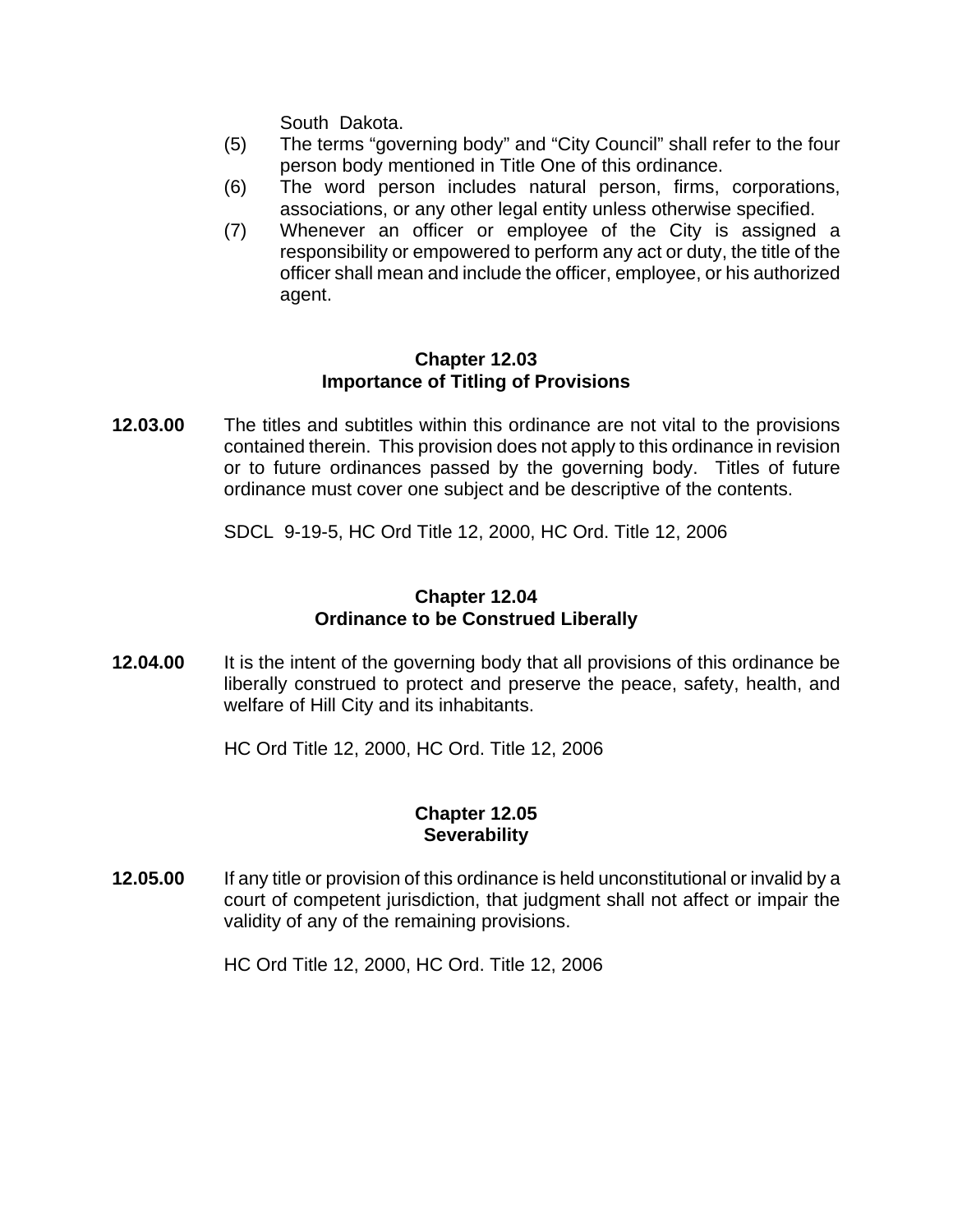## **Chapter 12.06 Application of these Rules to Amendments**

**12.06.00** The provisions of this title shall apply to the amendment of any provision or title of this ordinance whether or not the wording of this title is set forth in the amendatory ordinance.

HC Ord. Title 12, 2000, HC Ord. Title 12, 2006

## **Chapter 12.07 Repeal of Past Ordinances**

**12.07.00** All past ordinances of a permanent nature and excluding current appropriations, salaries, franchise grants and the like are hereby repealed on the effective date of this ordinance.

HC Ord. Title 12, 2000; HC Ord. Title 12, 2006

## **Chapter 12.08 Rights, Property, Obligations of City to Continue**

**12.08.00** The City of Hill City shall continue to own, possess and control all the rights and property owned, possessed or held by the City at the time this ordinance takes effect and shall also continue to be subject to the obligations, debts, contracts, and liabilities had at the time the ordinance becomes effective.

HC Ord. Title 12, 2000; HC Ord. Title 12, 2006

#### **Chapter 12.09 Offices to Continue**

**12.09.00** Those holding offices of the City or employed by the City at the time this ordinance takes effect shall continue to perform the duties of their respective offices and employments, without interruption and for the same compensation and under the same conditions until appointment or election of their successors who shall be subject to this ordinance.

HC Ord Title 12, 2000; HC Ord Title 12, 2006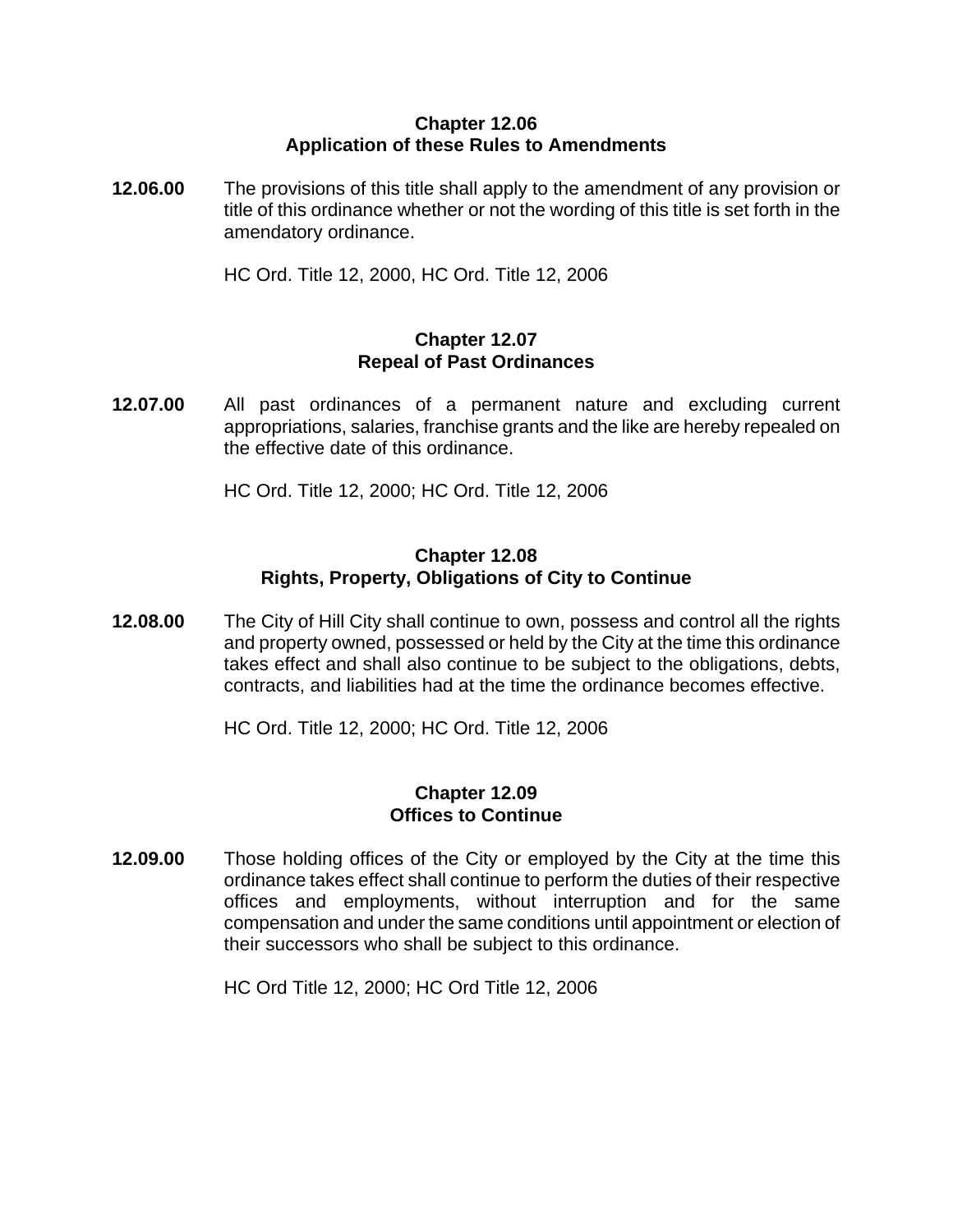## **Chapter 12.10 Repeal of Ordinances Not to Affect Pending Penalties and Proceedings**

**12.10.00** The repeal of an ordinance including the ones repealed by this ordinance shall not affect any punishment or penalty incurred for any offenses committed under an ordinance now repealed, or any suit, prosecution, or pending at the time of the repeal.

HC Ord. Title 12, 2000; HC Ord. Title 12, 2006

## **Chapter 12.11 Franchise Rights Not Impaired**

**12.11.00** Nothing in this ordinance shall affect any franchises, rights-of-way, or easements already granted and operating at the time this ordinance takes effect.

HC Ord. Title 12, 2000; HC Ord Title 12, 2006

## **Chapter 12.12 Penalties for Breach of Ordinances**

**12.12.00** Whenever in this ordinance an act or omission to act constitutes a breach of any title or provision of this ordinance and no penalty is declared for said breach, any person committing the breach shall be fined no more than two hundred dollars (\$200.00) and sentenced to jail for not more than thirty (30) days or both.

HC Ord. Title 12, 2000; HC Ord. Title 12, 2006

## **Chapter 12.13 Ordinance in Revision to be Published**

**12.13.00** This ordinance shall be published in booklet form for distribution to the public for a nominal fee and in loose leaf form to keep this ordinance current. Each loose leaf copy shall note that publication is with the authority of the City Council and is to be signed by the finance officer.

HC Ord. Title 12, 2000; HC Ord. Title 12, 2006